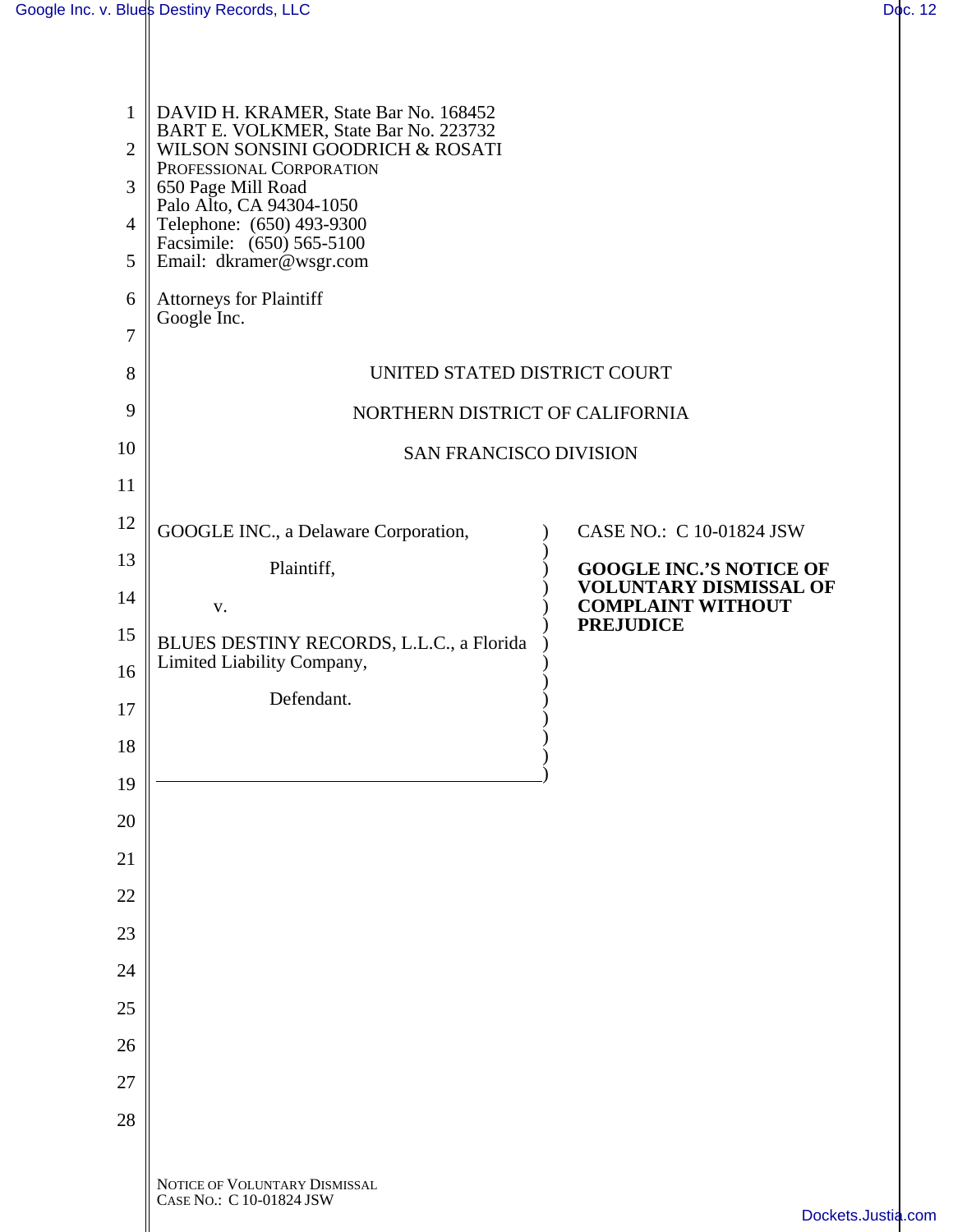| $\mathbf{1}$   | NOTICE IS HEREBY GIVEN that pursuant to Fed. R. Civ. P. 41(a)(i), plaintiff Google             |                                                                     |  |
|----------------|------------------------------------------------------------------------------------------------|---------------------------------------------------------------------|--|
| $\overline{2}$ | Inc. hereby voluntarily dismisses its Complaint in the above-captioned without prejudice, with |                                                                     |  |
| 3              | each party to bear to their own costs and fees.                                                |                                                                     |  |
| $\overline{4}$ |                                                                                                |                                                                     |  |
| 5              | Dated: June 15, 2010                                                                           | WILSON SONSINI GOODRICH & ROSATI<br>Professional Corporation        |  |
| 6              |                                                                                                |                                                                     |  |
| $\overline{7}$ |                                                                                                |                                                                     |  |
| 8              |                                                                                                | By: $\frac{\sqrt{s}}{\sqrt{S}}$ David H. Kramer<br>dkramer@wsgr.com |  |
| 9              |                                                                                                | Attorneys for Plaintiff Google Inc.                                 |  |
| 10             |                                                                                                |                                                                     |  |
| 11             |                                                                                                |                                                                     |  |
| 12             |                                                                                                |                                                                     |  |
| 13             |                                                                                                |                                                                     |  |
| 14             |                                                                                                |                                                                     |  |
| 15             |                                                                                                |                                                                     |  |
| 16             |                                                                                                |                                                                     |  |
| 17<br>18       |                                                                                                |                                                                     |  |
| 19             |                                                                                                |                                                                     |  |
| 20             |                                                                                                |                                                                     |  |
| 21             |                                                                                                |                                                                     |  |
| 22             |                                                                                                |                                                                     |  |
| 23             |                                                                                                |                                                                     |  |
| 24             |                                                                                                |                                                                     |  |
| 25             |                                                                                                |                                                                     |  |
| 26             |                                                                                                |                                                                     |  |
| 27             |                                                                                                |                                                                     |  |
| 28             |                                                                                                |                                                                     |  |
|                |                                                                                                |                                                                     |  |
|                | NOTICE OF VOLUNTARY DISMISSAL<br>CASE NO.: C 10-01824 JSW                                      | $-1-$                                                               |  |

 $\parallel$